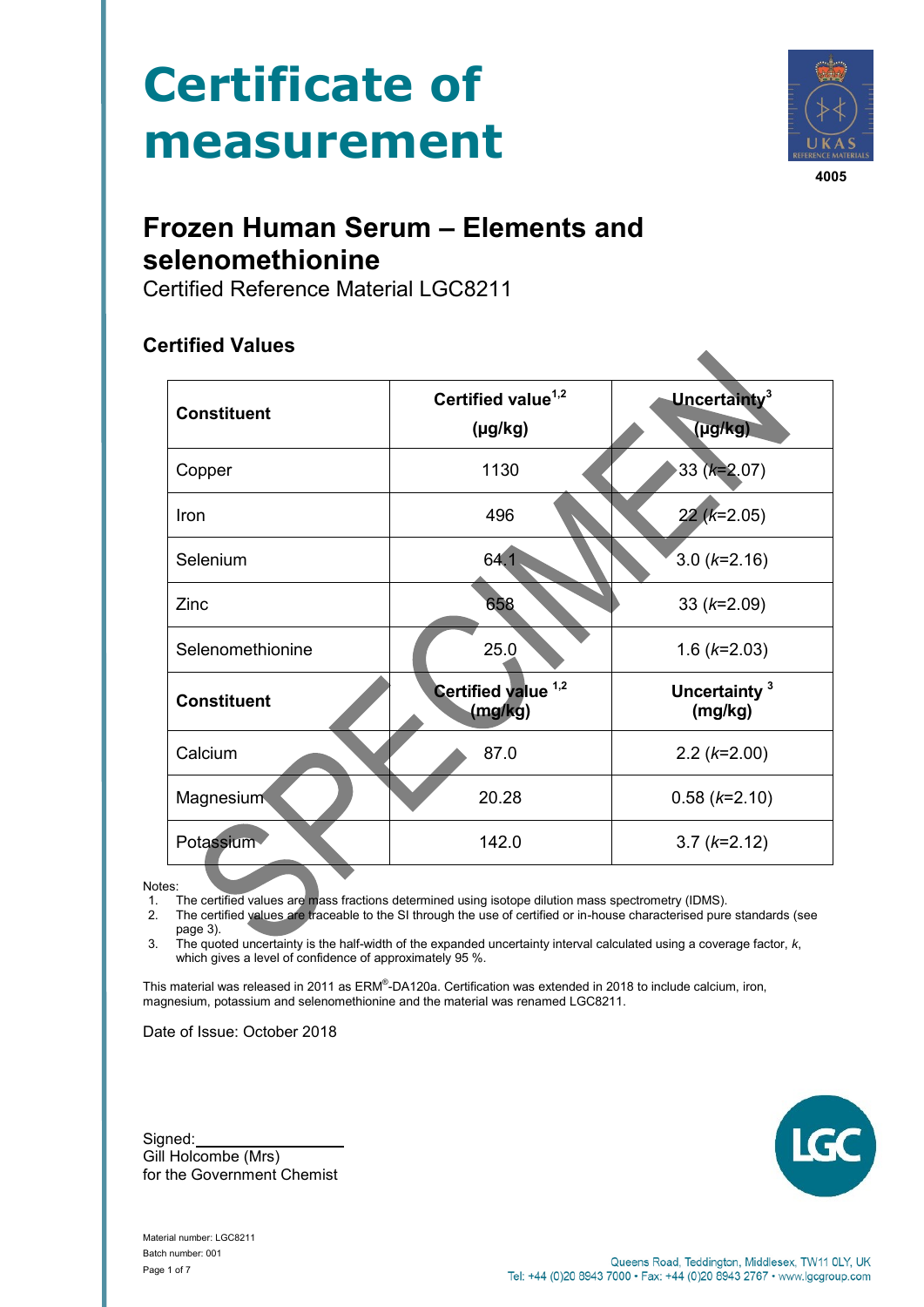# **Additional Information**

| <b>Constituent</b> | Concentration <sup>1</sup><br>$(\mu \text{mol/L})$ | Uncertainty <sup>2</sup><br>(mol/L)  |  |
|--------------------|----------------------------------------------------|--------------------------------------|--|
| Copper             | 18.18                                              | $0.53$ ( $k=2.07$ )                  |  |
| Iron               | 9.08                                               | $0.43$ ( $k=2.05$ )                  |  |
| Selenium           | 0.830                                              | $0.038$ ( $k=2.16$ )                 |  |
| Zinc               | 10.30                                              | $0.52(k=2.09)$                       |  |
| Selenomethionine   | 0.1304                                             | $0.0086$ ( $k=2.03$ )                |  |
| <b>Constituent</b> | Concentration <sup>1</sup><br>(mmol/L)             | Uncertainty <sup>2</sup><br>(mmol/L) |  |
| Calcium            | 2.220                                              | $0.071(k=2.00)$                      |  |
| Magnesium          | 0.853                                              | $0.031 (k=2.10)$                     |  |
| Potassium          | 3.71                                               | $0.13 (k=2.12)$                      |  |

Notes:

- 1. The concentration and uncertainty have been calculated using the density of serum: 1.0226 kg/L, expanded uncertainty (*k*=2): 0.0203 kg/L measured at LGC and molar masses of 63.546 g/mol, 78.96 g/mol and 65.38 g/mol for copper, selenium and zinc respectively (G. Audi and A.H. Wapstra, The 1993 atomic mass evaluation, Nucl Phys A565 (1993) 1-65.). The molar masses used for calcium, iron, magnesium, potassium and selenomethionine were 40.078 g/mol, 55.845 g/mol, 24.305 g/mol, 39.0983 g/mol and 196.106 g/mol respectively (IUPAC Atomic Weights of the elements 2011. Pure Appl. Chem., Vol. 85, No. 5, pp. 1047-1078, 2013).
- 2. The quoted uncertainty is the half-width of the expanded uncertainty interval calculated using a coverage factor, *k*, which gives a level of confidence of approximately 95 %.

# **Material Preparation**

Human serum from a single donor was prepared from blood obtained at the Royal Surrey County Hospital (Guildford, UK). Five donations were taken, with a minimum of 13 weeks between each donation. The blood was allowed to clot at room temperature, centrifuged, and the serum pipetted into an acid washed container which was then stored frozen at (-80 +40/-10) °C. Each batch of serum collected was added directly into the same bottle. The 'clean' serum was mixed thoroughly and then 1.1 mL portions dispensed into 2 mL plastic screw-cap Nalgene® cryovials (Jencons, Leighton Buzzard, UK). Approximately 1000 units of the candidate reference material were produced, which were stored at (-80 +40/-10) °C.

# **Intended Use**

The primary intended use of LGC8211 is for instrument calibration and the validation and performance monitoring of methods used for the determination of calcium, copper, iron, magnesium, potassium, selenium, zinc and selenomethionine in human serum samples. It can also be used in the training and evaluation of staff.

This material is clinically relevant since it closely matches the lower level of the normal range for serum selenium in the population.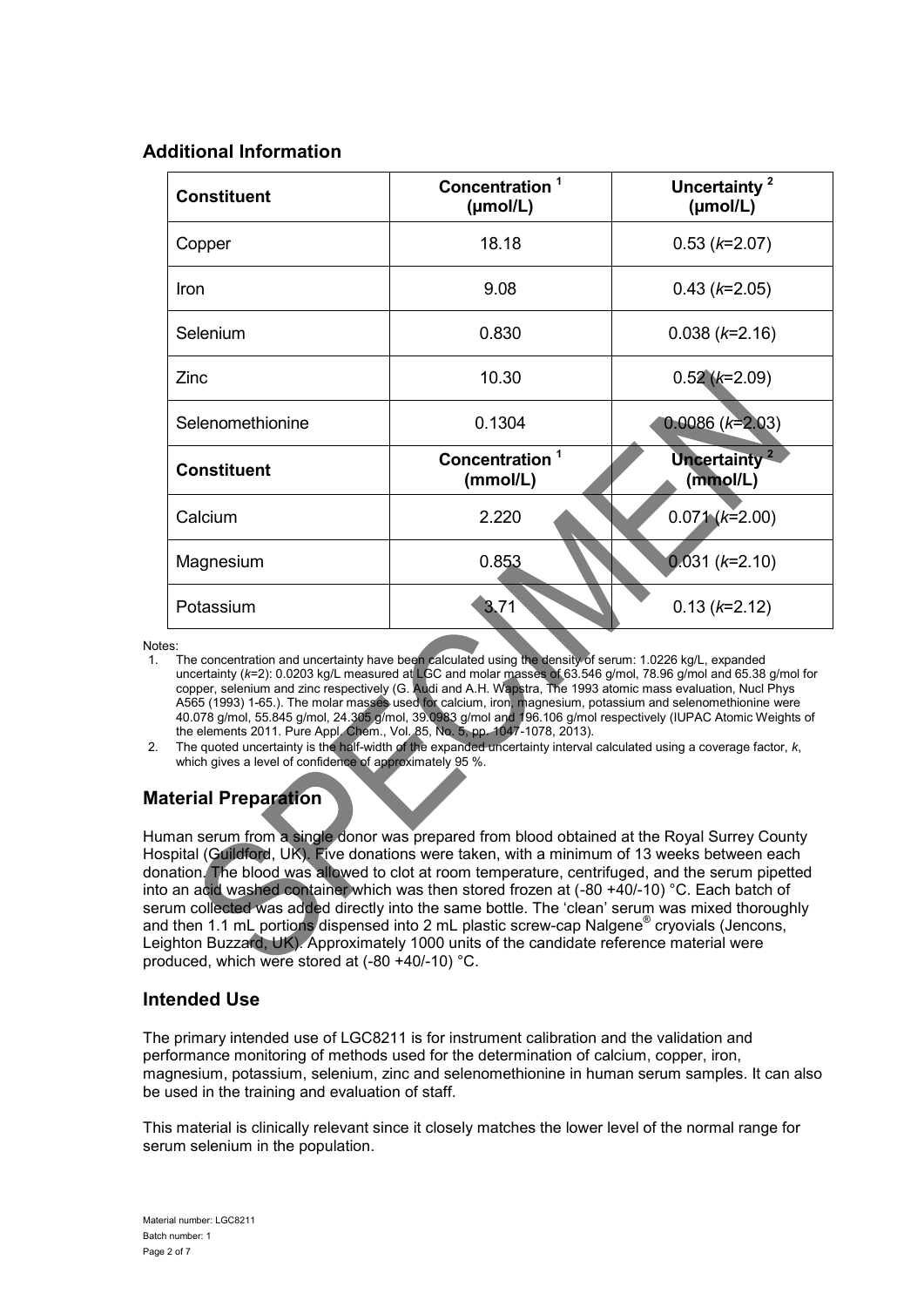## **Homogeneity**

The material was tested for homogeneity by analysing randomly selected samples for copper, iron, magnesium, potassium, selenium, zinc and selenomethionine using the characterisation methods described below, and ion chromatography for calcium. The material was judged to be sufficiently homogenous down to a sample size of 0.5 g as the variation between units was not significantly greater than the method variation.

# **Analytical Methods Used**

The approach for characterisation for every property was the use of a single reference measurement procedure at LGC with confirmatory values obtained externally as described in the section Confirmatory data.

Isotope Dilution Inductively Coupled-Plasma Mass Spectrometry (ID-ICP-MS) was used for calcium, copper, iron, magnesium, potassium, selenium and zinc, and Isotope Dilution Species Specific HPLC-ICP-MS was used for selenomethionine. All the methods used were accredited to ISO/IEC 17025.

#### **Copper, selenium and zinc quantification:**

The analyses were carried out using an Agilent 7500ce ICP-MS operating in gas mode. Helium was the cell gas for copper and zinc; hydrogen was the cell gas for selenium. Each analysis comprised 10 x 100 replicate ratio measurements of the  ${}^{63}$ Cu, ${}^{65}$ Cu, ${}^{78}$ Se, ${}^{77}$ Se and  ${}^{66}$ Zn/ ${}^{67}$ Zn ratio.

Primary calibration materials were purchased from NIST: SRM 3114 for copper, SRM 3149 for selenium and SRM 3168a for zinc.

 $65$ Cu and  $77$ Se enriched isotope spikes were obtained as metals from AEA Technology plc (Harwell, Didcot, Oxfordshire, UK), and dissolved in nitric acid (HNO<sub>3</sub>). A <sup>67</sup>Zn spike was obtained as a metal from Oak Ridge National Laboratory (Oak Ridge, Tennessee, USA) and dissolved in HNO<sub>3</sub>. The concentrations of copper, selenium and zinc in the spikes were determined by reverse isotope dilution using the primary standard as calibrant.

Human Serum Certified Reference Material BCR 637 was used as a matrix quality check for selenium and zinc. Seronorm Level 1 was used as a matrix quality check for copper. Single element standard solutions were used as a calibration check: selenium and zinc from Ultra Scientific (Kingstown, RI, USA), copper from Romil (Cambridge, UK).

Ten units of the material were defrosted and equilibrated to room temperature. Each unit was analysed in duplicate with 0.3 g of a mixed spike  $(^{65}$ Cu,  $^{77}$ Se,  $^{67}$ Zn) being added to 0.5 g of serum and diluted to 10 g with 1 %  $HNO<sub>3</sub>$ .

#### **Calcium, iron, magnesium and potassium quantification:**

A ThermoScientific Element sector field ICP-MS (Waltham, Ma, USA) was used for the analysis with a Cetac 500 autosampler (Teledyne CETAC Inc., Omaha, NE, USA).

After an appropriate amount of the enriched material ( $42$ Ca,  $57$ Fe,  $25$ Mg and  $41$ K) was added to approximately 0.3 g of serum, the sample was diluted to approximately 10 g with 0.5 % HNO<sub>3</sub> and thoroughly mixed. Blends were equilibrated at room temperature for over 3 hours. Further dilutions were performed volumetrically with 0.5 %  $HNO<sub>3</sub>$  prior to analysis.

The primary standards used as calibrants for calcium, iron, magnesium and potassium were SRM 3109a, SRM 3126a, SRM 3131a and SRM 3141a respectively. They were purchased from NIST (Gaithersburg, USA) and diluted gravimetrically to appropriate concentrations. These standards were checked against in-house gravimetrically prepared pure metals/salts, namely;  $CaCO<sub>3</sub>$  (Alfa Aesar B16U048), iron metal slugs (Alfa Aesar J13W053), magnesium metal slugs (Alfa Aesar MG 397016PF) and KCl (Alfa Aesar 22325). CaCO<sub>3</sub> and KCl were simply dissolved in 2 % HCl and 1 %  $HNO<sub>3</sub>$  (Ultrapure, Romil, UK), respectively. Iron and magnesium were digested on a hot plate using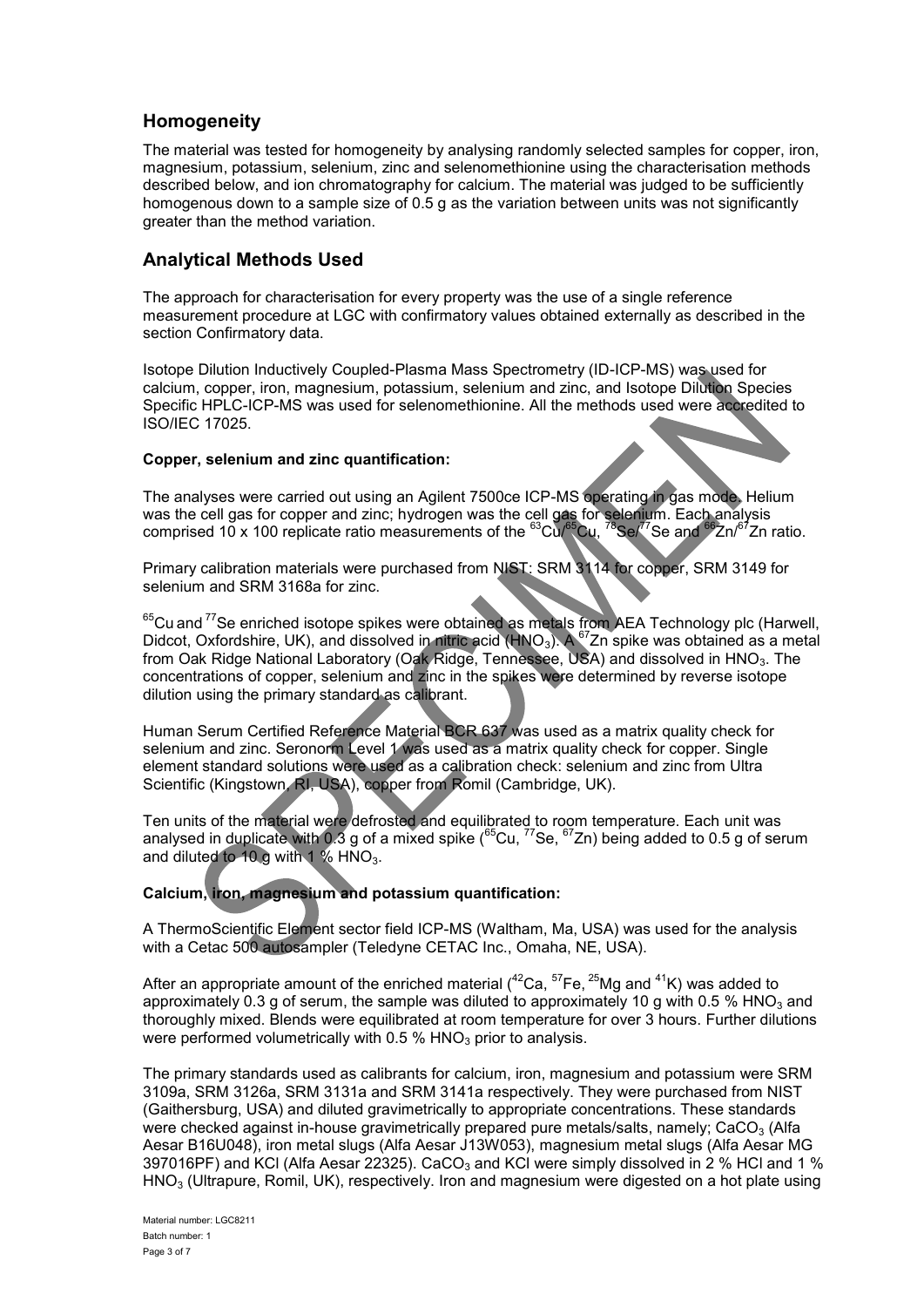concentrated HCl and  $HNO<sub>3</sub>$  for iron and 20 % HCl for magnesium. The enriched spikes were prepared in the same manner as the natural materials.

Additionally, certified reference materials were used for quality control purposes, namely; ERM® -DA251a - Human Serum (for calcium, magnesium and potassium) and NIST SRM 1598a-Animal Serum (calcium and iron).

With every batch, two standard addition blends were prepared using randomly selected vials.

Nine units of the material were analysed in duplicate.

#### **Selenomethionine quantification:**

HPLC-ICP-MS measurements were performed using a 1200 HPLC system from Agilent Technologies (Cheshire, UK) for chromatographic separation and an Agilent 7700 ICP-MS for element-specific detection. Reverse phase ion-pairing (RP-IP) HPLC was performed using an Agilent Zorbax Rx C8 column (250 x 4.6 mm i.d. 5 μm particle size) with a 2 % (v/v) methanol mobile phase containing 0.1 % (v/v) trifluoroacetic acid (Sigma Aldrich).

After an appropriate quantity of <sup>76</sup>SeMet solution was added to approximately 0.3 g of serum, the samples were subject to enzymatic hydrolysis using a mix of protease and lipase in Tris-HCl (pH 7.5) with 0.02 % DL-dithiothreitol (DTT). The addition of DTT helps to protect the free selenomethionine fraction from oxidation during enzymatic extraction. Incubation was carried out at 37 °C for 22 hours in the dark. Following centrifugation, the supernatant was filtered through 0.45 μm PTFE syringe filters and injected directly onto the HPLC column without any further dilution.

Two independent selenomethionine standards with natural isotopic composition were purchased from Sigma-Aldrich (purity ≥99 %, St. Louis, MO, USA) and LGC Mikromol GmbH (purity 99.57 % assay Luckenwalde, Germany). The total selenium concentration of the microwave digested stock calibration standards was measured by ICP-MS with isotope dilution analysis against inorganic calibration standards. In addition, purity and distribution of a concentrated standard solution was checked using HPLC-ICP-MS.

The <sup>76</sup>Se enriched selenomethionine spike material was purchased from IsoSciences (King of Prussia, PA, USA). The concentration of selenium in the spike was determined by reverse isotope dilution using the natural standard as calibrant.

Within each batch at least two blanks, one blend of an independent standard solution, a quality control serum (BCR-637) and a spiked serum sample were prepared.

Twelve units of the material were analysed in duplicate.

# **CONFIRMATORY DATA**

The Royal Surrey County Hospital organises a proficiency testing scheme, the Trace Element Quality Assurance Scheme (TEQAS) in which over 100 laboratories participate. Serum ERM<sup>®</sup>-DA120a (now LGC8211) was used for one round of the TEQAS scheme for the determination of copper, selenium and zinc, in which 50 laboratories participated. The results are shown in the table below.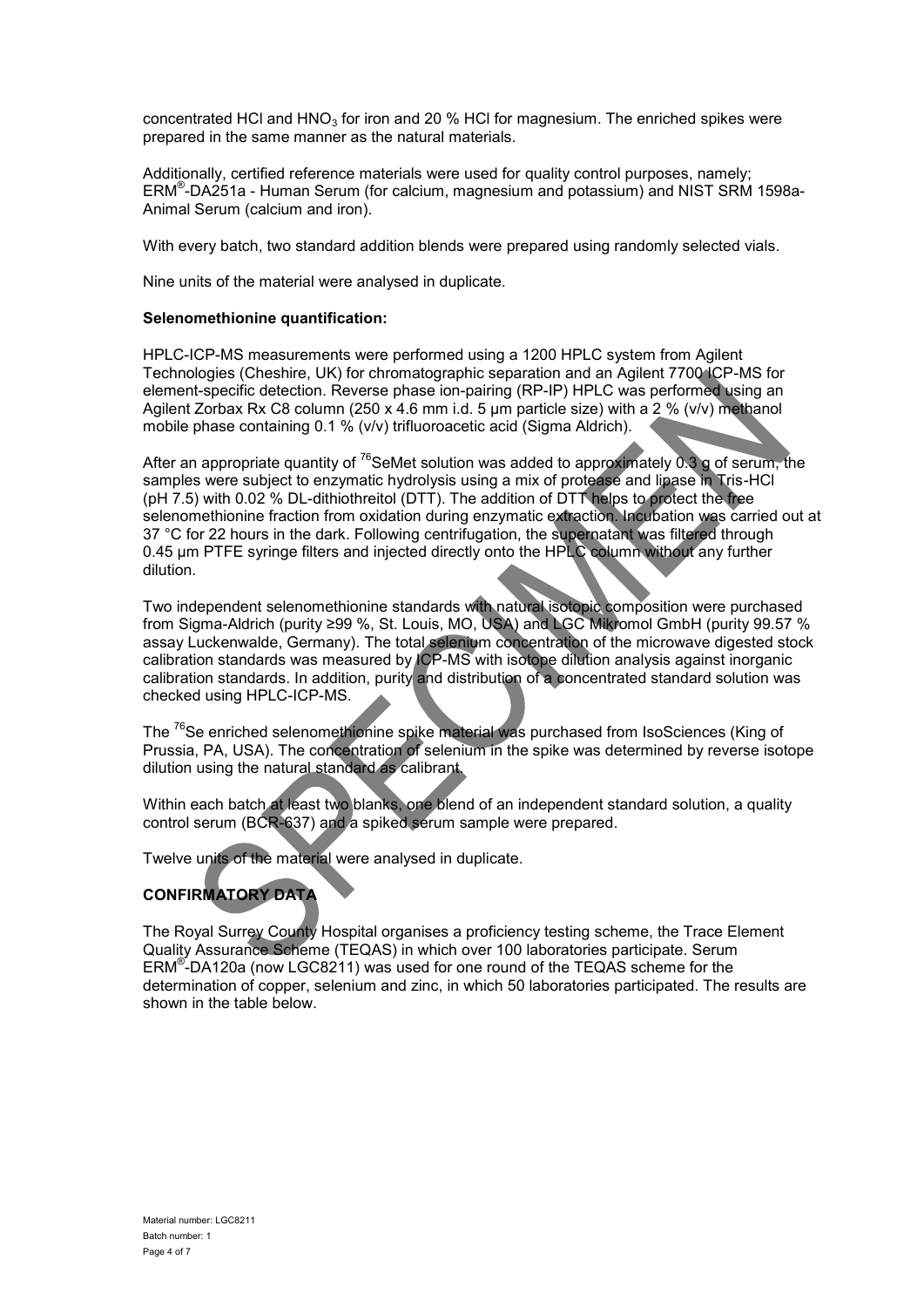#### *TEQAS results*

| <b>Constituent</b> | Number of<br>results | <b>PT Assigned value</b> |       | <b>Standard deviation</b> |       |
|--------------------|----------------------|--------------------------|-------|---------------------------|-------|
|                    |                      | umol/L                   | µg/kg | umol/L                    | µg/kg |
| Copper             | 47                   | 17.6                     | 1096  | 1.5                       | 93    |
| Selenium           | 33                   | 0.794                    | 61.3  | 0.076                     | 5.9   |
| Zinc               | 46                   | 9.9                      | 632   | 2.0                       | 128   |

The certified values obtained at LGC for calcium, iron, magnesium, potassium and selenomethionine agreed with those obtained by National Institute of Metrology of China (NIM) within their respective expanded uncertainties as can be seen in the table below.

#### *NIM results*

| <b>Constituent</b> | <b>Results - NIM</b> | <b>Units</b> | <b>Standard</b><br>uncertainty | <b>Expanded</b><br>uncertainty | k              |
|--------------------|----------------------|--------------|--------------------------------|--------------------------------|----------------|
| Calcium            | 87                   | mg/kg        | 0.7                            | 1.4                            | $\overline{2}$ |
| Iron               | 500                  | µg/kg        | 14                             | 28                             | $\overline{2}$ |
| Magnesium          | 20.6                 | mg/kg        | 0.2                            | 0.4                            | $\overline{2}$ |
| Potassium          | 142.9                | mg/kg        | 1.5                            | 3                              | 2              |
| Selenomethionine   | 26.4                 | µg/kg        | 0.7                            | 1.4                            | 2              |

# **Stability**

Due to their stable chemical nature, no changes were expected in the concentration of total calcium, copper, iron, magnesium, potassium, selenium and zinc during the life of the material when stored under the recommended conditions (see Storage section). Regarding selenomethionine, a long-term stability study was conducted over six months that showed no evidence of temperature-mediated instability. Moreover, no significant change in its content was observed in tests carried out two years after the certified value had been assigned. The material will continue to be monitored under the post-certification stability monitoring programme in place at LGC. This material is shipped with dry ice to ensure it remains frozen during transit.

# **Analytical Method Used for the Determination of Density**

The density of the serum was determined in order to convert the certified values to molar concentrations. High purity water and 10 serum vials were placed in a water bath at ( $20 \pm 0.02$ ) °C for 2 hours. An Eppendorf Multipipette was calibrated, using the high purity water and a calibrated balance, to dispense 0.5 mL. The weight of 0.5 mL of serum was determined by dispensing 0.5 mL portions into a pre-weighed empty container. This process was repeated 10 times for water and 10 times for the serum (each from a different serum vial).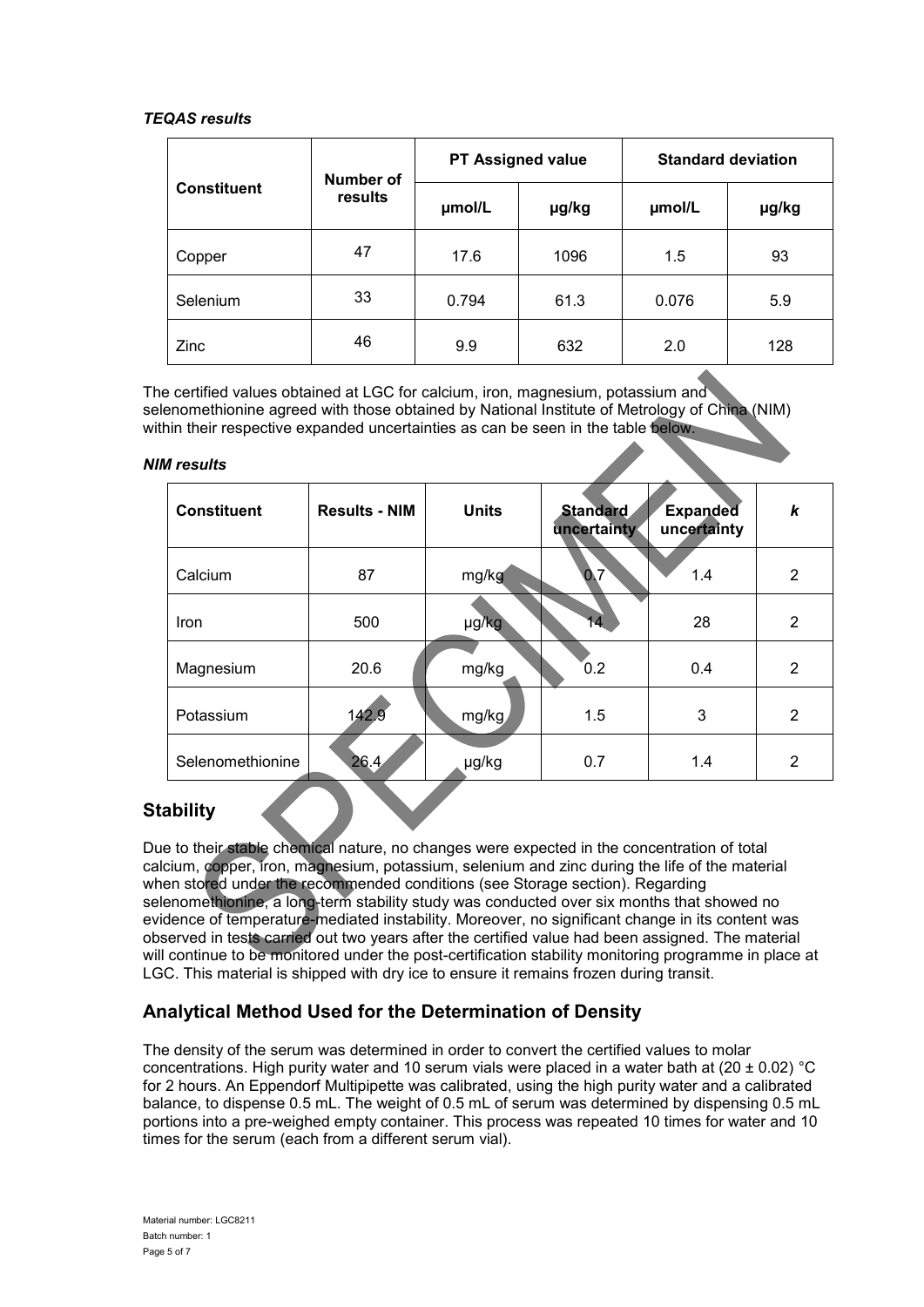# **Commutability**

The commutability of LGC8211 was evaluated for calcium, iron, magnesium and potassium, according to guidelines published by Clinical and Laboratory Standards Institute (CLSI) in Guide EP30-A.

The concentration of those elements was determined by nine clinical laboratories using routine methods, and by LGC using the ID-ICP-MS reference method on 3 units of LGC8211 and on twenty pooled patient samples used in a Proficiency Testing (PT) scheme run by WEQAS (Cardiff, UK).

The material was found to be commutable for the determination of calcium, iron, magnesium and potassium for the following methods:

- Ca: Arsenazo III, indirect ion-selective electrode, NM-BAPTA and CPC
- Fe: Ferrozine
- Mg: Calmagite and Xylidyl blue
- K: Indirect ion-selective electrode

## **Safety Information**

The material is of human origin and should be handled with adequate care. The material was tested for HIV ab, Hep B Surface Ag and Hep C. All were found to be negative.

For further details refer to the safety data sheet.

# **Storage Conditions and Shelf Life**

The material should be stored at  $(-20 \pm 5)$  °C in the original closed vial before use.

This certificate is valid for 3 months from the date of shipment provided the sample is stored under the recommended conditions.

#### **Instructions for Use**

Prior to use, the material should be thoroughly thawed by equilibration at room temperature for at least 2 hours, and mixed by inverting the vial several times. LGC has no data on the effect of further freezing and thawing of the material before use, and therefore it is recommended that, after opening, the material is stored at refrigerator temperature  $(5 \pm 4)$  °C, and used within 1 month.

The minimum amount of sample to be used is 0.5 g.

# **Metrological Traceability**

The certified values for total copper, selenium and zinc are traceable to the SI through the use of NIST standards SRM 3114, SRM 3149 and SRM 3168a, respectively.

The certified values for total calcium, iron, magnesium and potassium are traceable to the SI through the use of NIST standards SRM 3109a, SRM 3126a, SRM 3131a and SRM 3141a respectively.

The certified value for selenomethionine is traceable to the SI through the use of an in-house characterised pure standard. The in-house assigned purity value is traceable to the SI through the use of SRM 3149 and through appropriate calibration and control of the instrumentation used in accordance with the requirements of ISO/IEC 17025 for calibration. LGC's capability to produce SI traceable selenium speciation measurements has been verified by participation in key comparison studies organised by the Inorganic Analysis Working Group of the Consultative Committee for Amount of Substance (CCQM, http://www.bipm.org/metrology/chemistry-biology/).